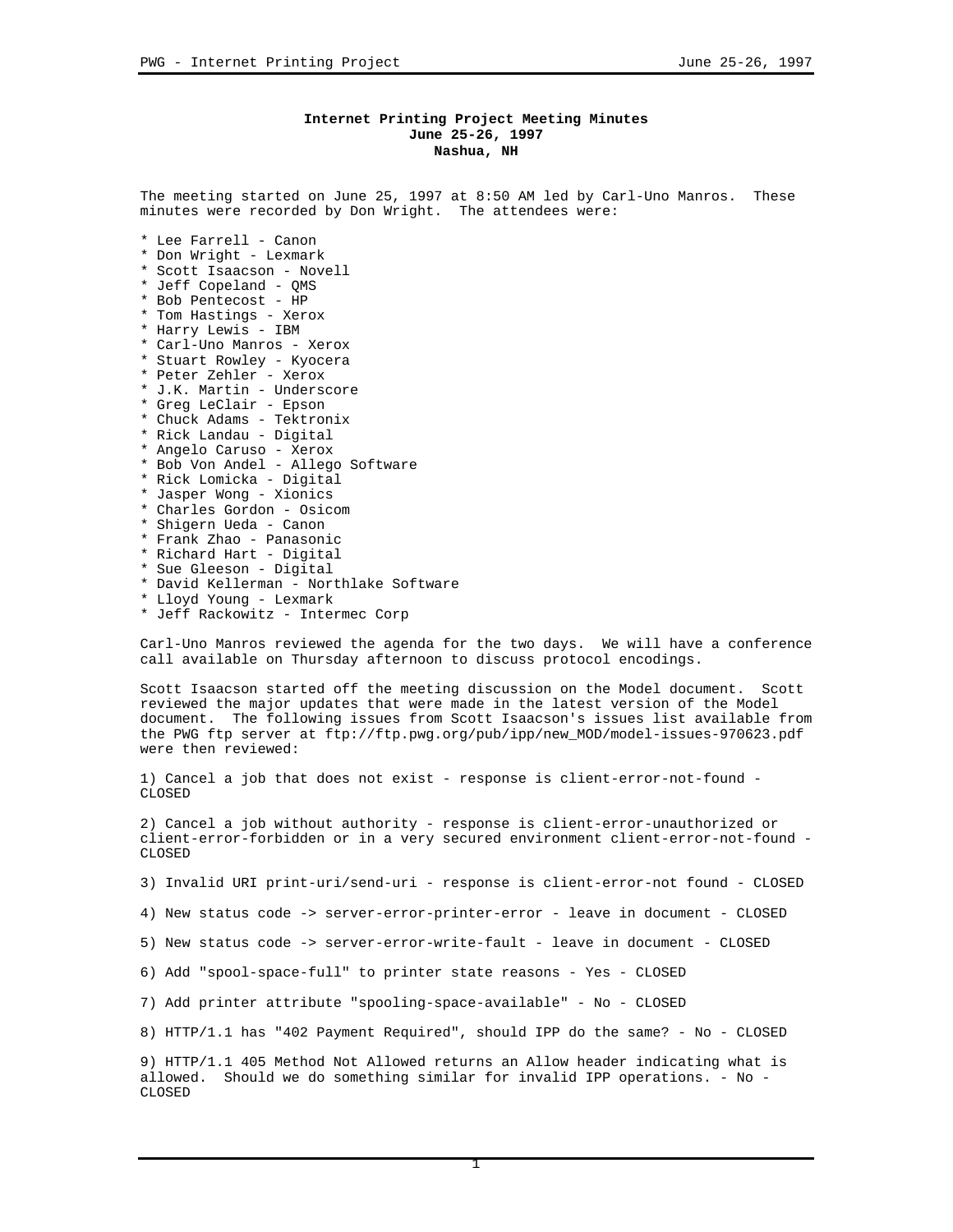10) See #2 above.

11) Should we put "best-efforts" for IPP attributes concept back into the model? - CLOSED

- Change existing name of "Best-Efforts" to "pdl-override" and make it a printer description rather than a job-template attribute
- "allow-substitutions" becomes a Boolean in the
	- TRUE print anyway even if the attributes can't be supported
	- FALSE print only if all attributes can be honored

12) Do we need something like 301 Moved Permanently and 302 Move Temporarily? - No - CLOSED

13) printer-resolution - Leave as keywords, everyone should input other resolutions that should be in the list. Change SHOULD to SHALL. User interface may have to parse and translate resolution into localized units. Add units to resolution. - CLOSED

14) Get-Jobs response: Jobs are returned oldest to newest for process and pending jobs and newest to oldest for completed, aborted and canceled jobs. - CLOSED

15) See #11.

16) MIME types for document-format - We will register these with IANA in the form of "application/vnd.Lexmark-PPDS" and change these from type KEYWORD to type NAME. Tom Hastings will investigate the correct format with IANA - CLOSED

17) See #16. - CLOSED

18) No action by the group required - CLOSED

19) Are attribute group names MANDATORY - YES - CLOSED

20) "Printers" shouldn't return a default value that is does not support. - CLOSED

20-New: Do we need to define a value for default that is "undefined" - Dave Kellerman will investigate.

21) Parameters on an operation may be omitted by the client but must be supported by the printer. Scott will clarify action by the printer if the parameter is omitted. - CLOSED

22) Which error codes are MANDATORY for a printer to support? - No need to specify this in the spec.; this is just basic good design - CLOSED

22-New: Scott is going to remove the HTTP codes from the Model document. More work still needs to be done on error codes will be done in the Protocol document.

23) Change text ANY and name ANY to UTF8 - No - CLOSED

24) Only allow lower-case letters in keywords - YES - CLOSED

25) Suggested syntax for private keywords - We will allow whatever is allowed in domain names so vendors can uniquely identify their new keywords. - CLOSED

26) Add job-aborted as an event to agree with the job-states - YES - CLOSED

27) Does printer-problem include when the job is in "pending-held." - YES, but not when the job is completed, canceled or aborted - CLOSED

28) How should "multiple-documents-are" treat the concatenation of multiple files, should a new page be forced? "Single documents" should be concatenated;

2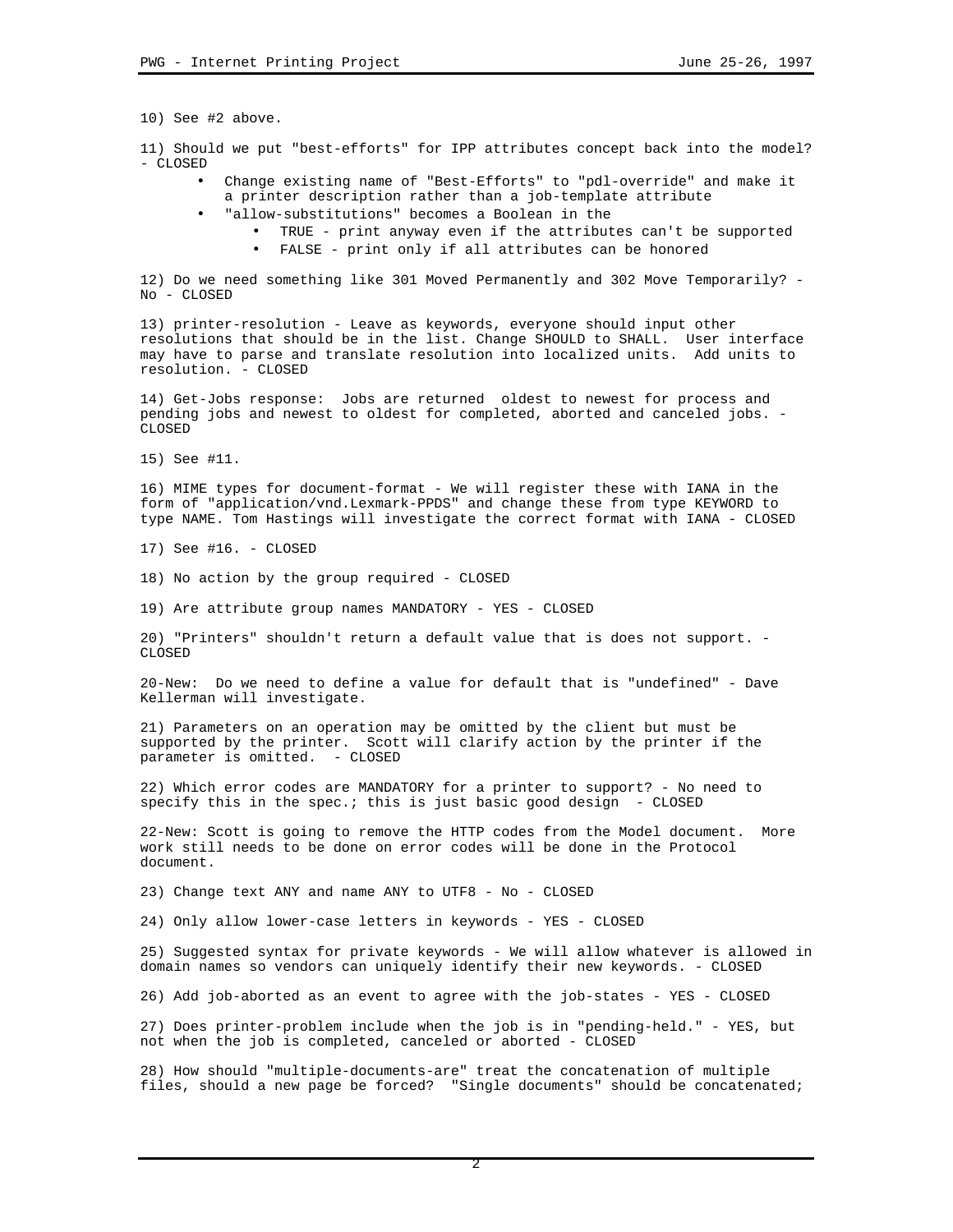"multiple documents" are not. Comments and suggestions for content and name should be posted to the mailing list - CLOSED (but not locked)

29) Change SHOULD to SHALL for "printer-resolution" and "printer-quality" - yes, see #13 - CLOSED

30) Localization - Scott will develop a list of the text that should be localized - OPEN

- Carl-Uno suggestion: Add a new section that identifies the information that will be returned for asynchronous notification. - Scott agreed to add this.

Break for lunch at 12:50; resumed at 2:30 PM.

31) Too many "shalls" - Replace them with "is" in the terminology section. Any others should be identified to the mailing list. Our conformance statements are probably too stringent; we should probably relax them. - Scott will re-examine whether they are all needed. - CLOSED

32) What is the definition of CONDITIONALLY MANDATORY and what is the "condition" that makes it mandatory? Generally if a feature or operation is implemented in a product then the CONDITIONALLY MANDATORY attribute, etc. shall be implemented. Tom Hastings will review for exceptions to the above. - CLOSED

33) Should we remove the sentence in 4.4 that prevents fan-in? - YES - CLOSED

34) What attributes could be returned in a Print-Job response? Randy has proposed a longer list than what is in the current model document. Only jobname and job-state are to be returned. Everything else can be retrieved using a GET-ATTRIBUTES for that job.

35) Unsupported Attributes and Unsupported Attributes Values will be merged into a single entity. If the Attribute is not supported the response will be "unsupported"; if a particular attribute value is unsupported, the response will be the unsupported value.

36) Cancel-Job response - add job-state and job-name - CLOSED

37) Should we break the write-up of GET ATTRIBUTES into a section on it for Printer and a section for Job. - YES - CLOSED

38) In section 5.1.10.2, there is a security issue over how much information is returned about other user's jobs. - Leave as is; could also apply to printer attributes as well - CLOSED

39) Section 6.2.3 - Should the "job completion" event include completed without errors, aborted and canceled - YES - CLOSED

- 40) See #28
- 41) See #11
- 42) See #11
- 43) See #13

44) Name of job-k-octets-completed was changed to job-k-octets-processed - CLOSED

45) Should document-uri be returned in the query? Yes and NONE is the response for a document that had real content. - CLOSED

46) Should we use "partly" and "mostly" in section 6.5.11. -- NO. The adornments need to be changed to be a suffix rather than a prefix. -- CLOSED.

47) Issue on whether all attributes can be categorized as MANDATORY, CONDITIONALLY MANDATORY, etc. For example does a printer that knows about

3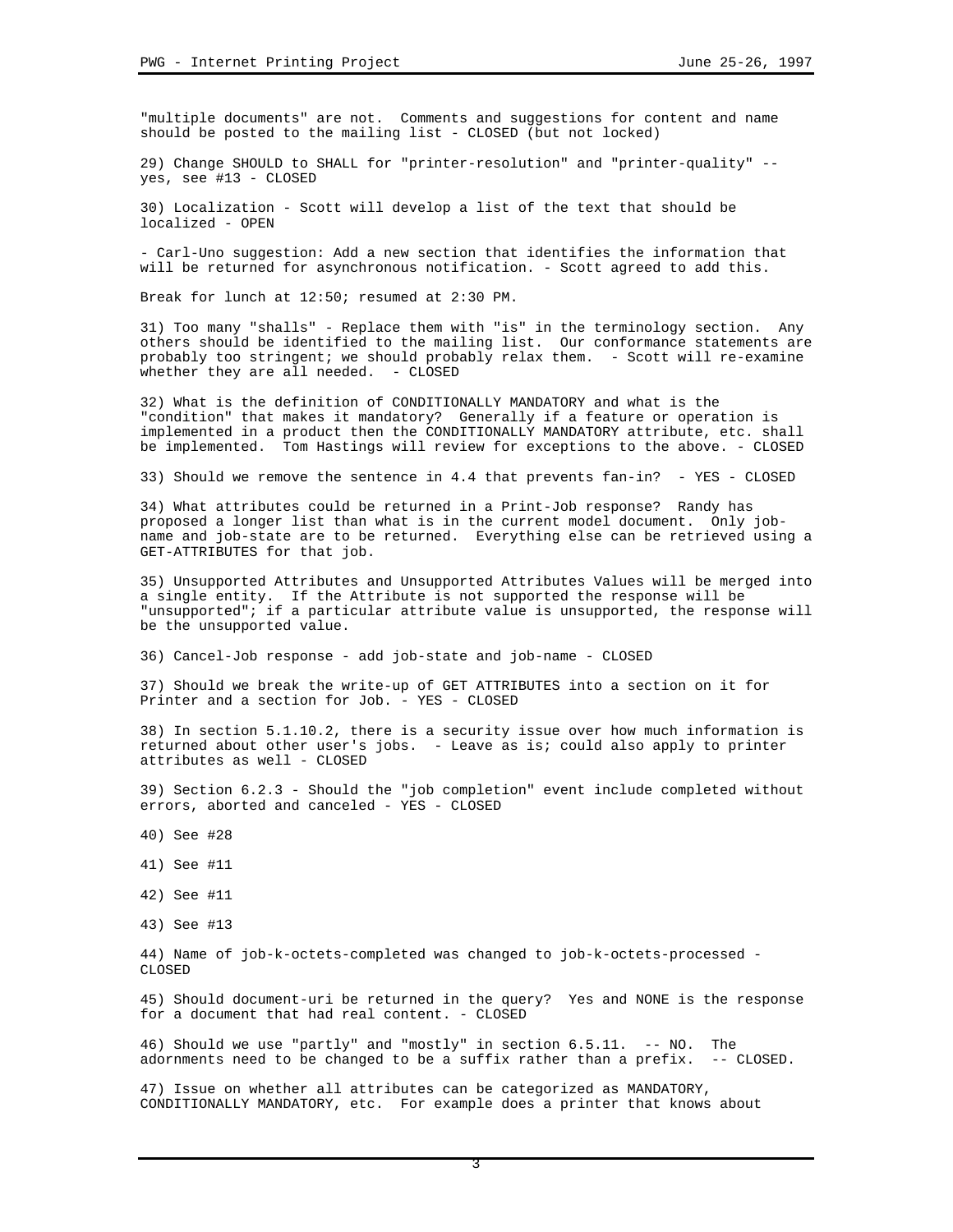duplexing but doesn't have that feature installed report DUPLEX:NONE rather than not reporting duplex at all - YES - Tom Hastings and Scott will look at where these apply. - CLOSED.

48) Section 7.4 wording needs to be updated with information from the security document - OPEN

49) Job-state and job-state-reason as posted need to be posted into the model document - Scott will do this - CLOSED

50) Should we call things that are passed in requests and responses that are not associated with attributes "parameters." -- We will generically call things passed back and forth as parameters including things that are or are not attributes/values -- Scott will update the model document. - CLOSED

51) How do default values attributes get associated with a new Job object? -- They are never associated with the job because we don't want the default values to override the PDL. - CLOSED

52) Conformance statements for other operations, i.e. the non-mandatory one, in the model document -- We will omit these until we have implementation experience.-- CLOSED

53) Security Attributes - How do we report/determine the security available/supported/required? Roger Debry has written this up. -- Scott will include Roger's proposal in the next Model document -- CLOSED.

The group reviewed the status codes section of Appendix A of the model document.

- Add an error code "client-error-not-possible" which can be used in the case where someone tries to cancel a job that has already completed.

- Change "client-error-unauthorized" to "client-error-not-authenticated"

- Keep "client-error-forbidden" as the catch-all which can be used in very secure environments to hide information.

- Add "client-error-not-authorized"

- Remove "client-error-method-not-allowed"

- "entity-too-large" can also apply to the attributes not just the print data

- "client-error-unsupported-media-type" should be removed

- Change "server-error-operation-not-implemented" to "server-error-operationnot-supported"

- remove "server-error-timeout" (This is handled by the protocol by dropping the connection)

- remove "server-error-HTTP-version-not-supported"

- change name of "server-error-IPP-version-not-supported" to "server-errorversion-not-supported" whether the problem can be with either the major version or the minor version. The client has the responsibility to find the highest compatible version between the client and the server.

- change name of "server-error-printer-error" to "server-error-device-error" - change "server-error-write-fault" to "server-error-temporary"

- We need to make sure the description of all the errors make a statement about possible ways to recover from the error condition.

- A general review needs to be made of the operations and determine what kinds of errors might occur. These should be reported to the mailing list and added to the model document. Additionally, error conditions discovered during prototyping need to be added to this list as well. David Kellerman will review the DPA errors to see what might apply.

The meeting adjourned at 6 PM. The meeting resumed at 8:40 AM on June 26, 1997.

Directory Schema ----------------

Issues:

1) Is information that is as variable as Media Ready stored in the directory? - NO - Additionally an object named something like "media available" that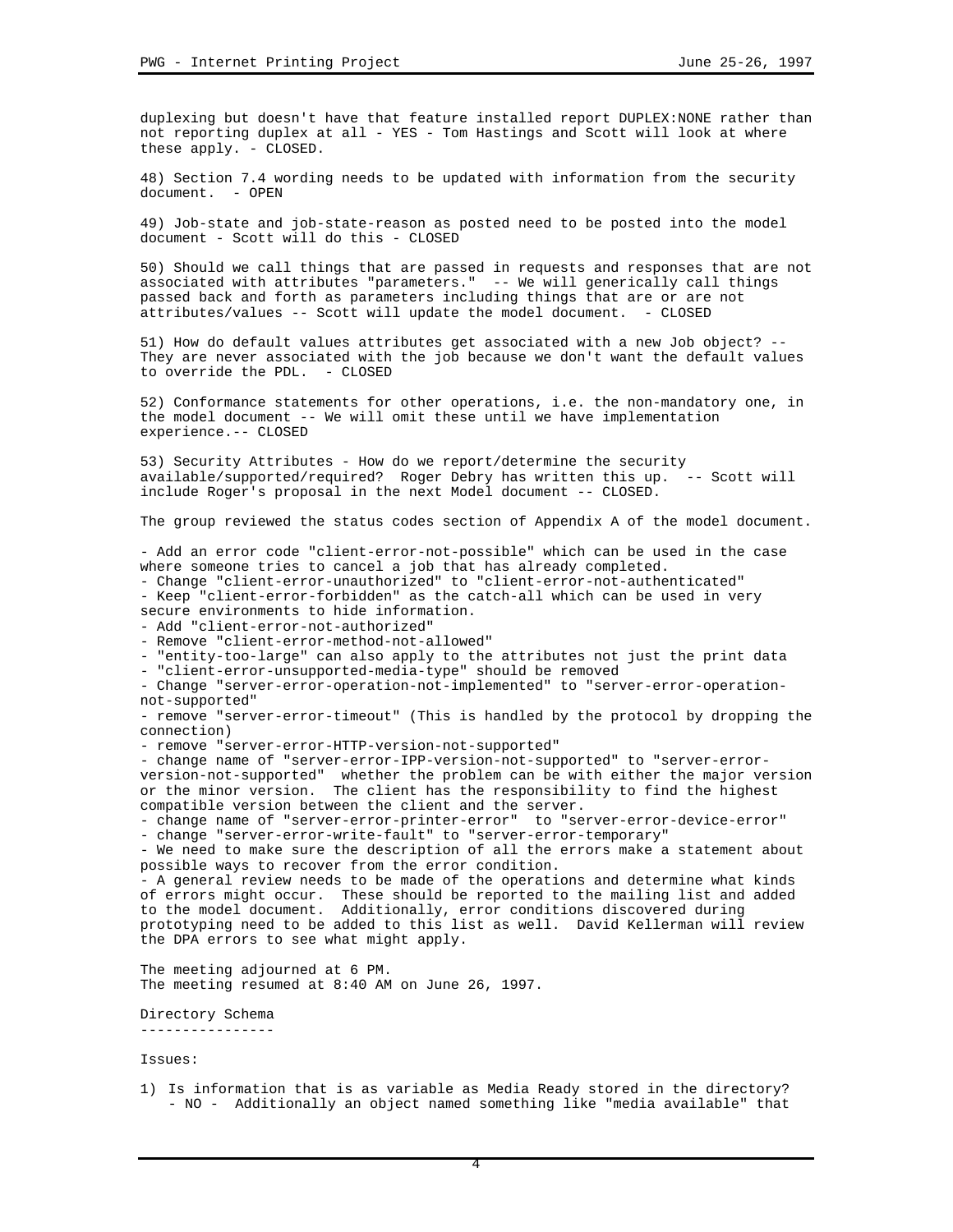would like what could be put in the printer would be placed in the directory. - CLOSED

- 2) Printer Driver Installer is not in the directory schema YES, keep it that way. The printer-more info-site or printer-more-info-manufacturer could point to WEB pages that have information about driver installer. Scott will make sure the text for these two objects is correct in both the model document and the directory schema. - CLOSED
- 3) Cost per page attribute is not in the schema. Correct. This information should be made available from the printer-more-info-site URI. - CLOSED
- 4) How is "near my hotel" done? The attribute printer-location is available and could be used to find the "near my hotel" criteria. - CLOSED
- 5) Should Device ID be in the schema. No, since we don't have the driver installer attribute. - CLOSED
- 6) What security attributes should be in the schema? Waiting for security subgroup input and this will be inserted in the document -- CLOSED.
- 7) How does the schema deal with X.500 and similar directory's inheritance. -- The schema will not discuss this since it is implementation specific. -- CLOSED
- 8) The Directory Schema document should explicitly call out the attribute types and potential values as being those defined in and contained in the model document. - CLOSED
- 9) Section 2.1 removed the SHALL; change to "is." -- CLOSED

Security --------

Carl-Uno reviewed the status and work in progress of the security document. This document was recently published as an IETF draft. Most of the document is an overview of security scenarios and available solution. Section 6.2 contains the current set of recommendations.

Issues:

- 1. Does asynchronous notification require security? -- OPEN
- 2. The current model document does not yet include some kind of "securityattribute" for the printer which the printer would populate with the types of security it supports -- OPEN

Protocol --------

Primary topics that need to be included in the protocol document.

1) Operation encoding 2) Status Code mapping 3) Table of HTTP Headers 4) Examples Operation encoding - three options on the table: 1) Binary encoding bin-length name bin-length value a) "value" is binary or text depending upon the context of "name" b) "value" is always text c) "value" is text or an enumerated value 2) Randy encoding name sp 1-4digits sp value 3) HTTP-like encoding name ":" value CRLF escape special characters inside value (= hex hex)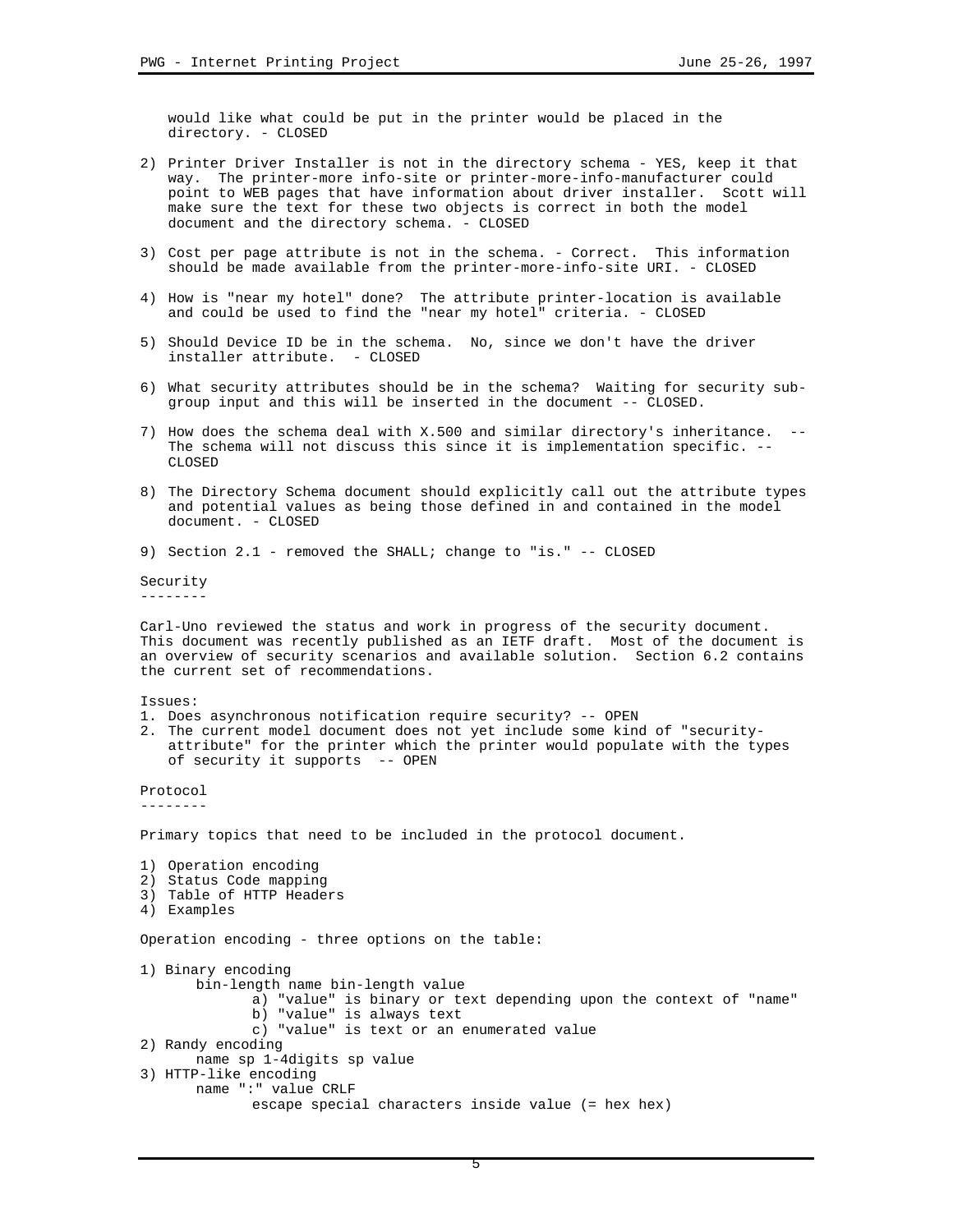cr is =0D lf is =0A  $=$  is  $=3D$ 

A religious discussion ensued.

At this point, the group was fairly well split between #1 and #3 above with no support for #2.

The group decided that in all cases the "name" are text and not integers. Additionally, the "value" is encoded as text and not integers.

A discussion ensued as to whether we should map keywords to enumerations. This could affect how "value" is encoded in either #1 or #3 above.

Break for lunch at 11:35AM. Meeting resumed at 1PM.

The following people called into the conference call to join the meeting for the discussion of the encoding:

- Stan McConnell
- Ira MacDonald
- Sylvan Butler
- Scott Lawrence
- Dan Codswell
- Randy Turner

Issues discussed:

1. Is there a value from an internationalization perspective in having the binary length encoding?

After some discussion the group at the meeting took a straw vote that with a strong majority (in fact consensus) in favor of a binary length encoding rather then an HTTP-like, delimiter based encoding. Keyword values currently in the model document will be mapped to enums when well known enums already exist (from the printer MIB, from the JOB MIB, from IANA, etc.) but this group will not go off and create new lists of enums for other attribute values.

We also decided that the following IPP operations are now mandatory and the model document will be updated by Scott to include this.

For a printer object: 1. Get-Operations 2. Print-Job 3. Validate-Job 4. Get-Jobs 5. Get-Attributes For a Job Object: 1. Cancel-Job 2. Get Attributes Details of the Request format: Byte Major Version Byte Minor Version 2Byte Operation -- repeat 2Byte Length of parameters var parameters -- endrepeat (the last chunk has a length of 0) var data Details of the Response format: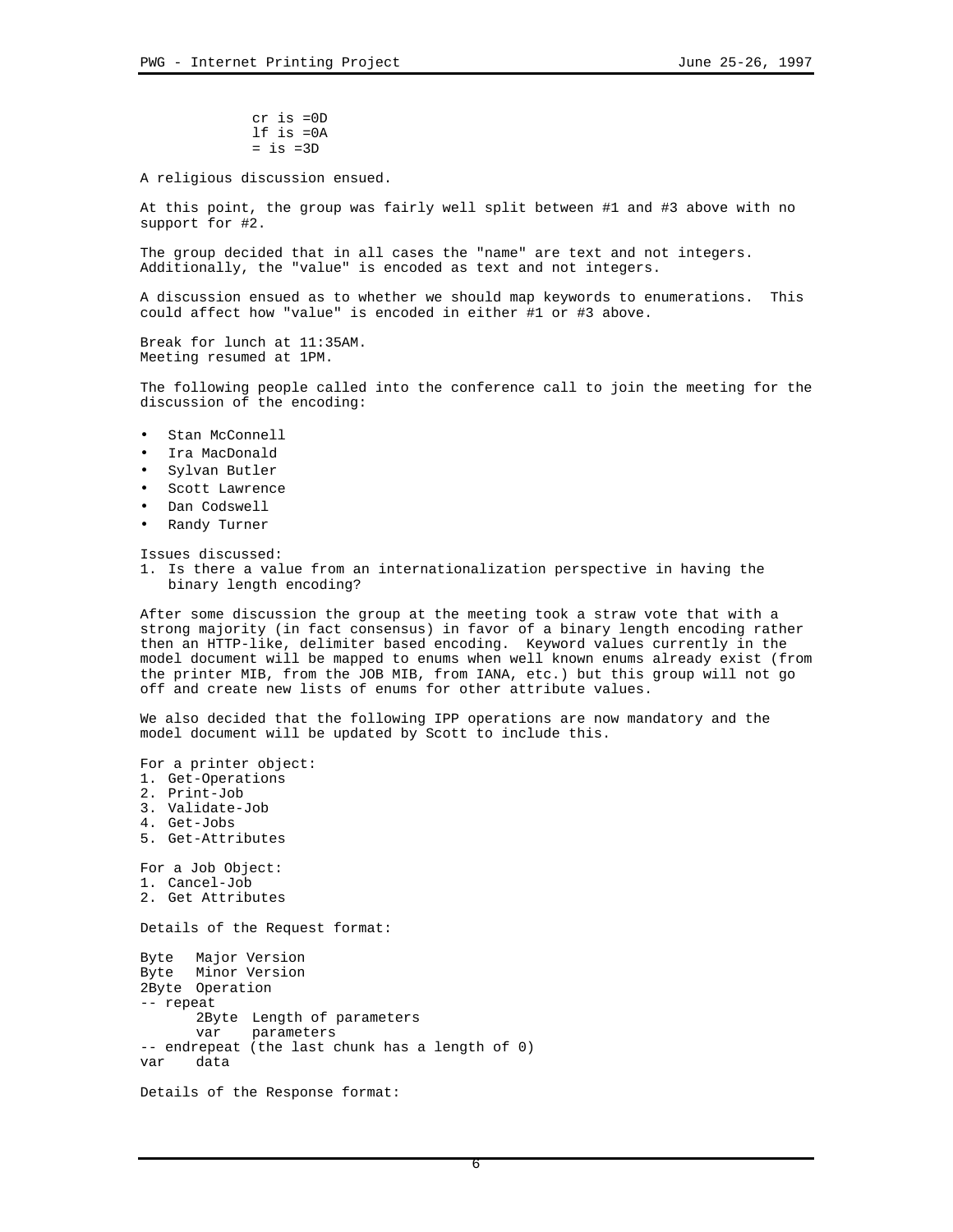Byte Major Version Byte Minor Version 2Byte Status (error codes) -- repeat 2Byte Length of parameters<br>var parameters parameters -- endrepeat (the last chunk has a length of 0) var data (If this data is present, there is an attribute "response-format" that says what this data is. This needs to be added to the model document.) The protocol will operate in a synchronous, lock-step way which means that an application sends a request, then waits for a response before issuing the next request. We will not have transaction ids in the IPP protocol. Issue: Do "ignored" attributes sent to a server with a job "hang around" if the job is queried. -- OPEN Work to be done by the protocol group: 1) Finish Operation encoding 2) status code mapping 3) table of HTTP headers (how does IPP uses these) 4) Examples Review of IPP-LPR mapping document ---------------------------------- There is no intent for anyone to implement a gateway between IPP and LPR. This document is simply informational so that someone that is used to LPR can understand how equivalent functions can be done with IPP. Tom Hastings went through his new document and discussed it and the issues he identified. Those interested in this area should review and send their comments to the distribution list Requirements Document --------------------- Reviewers for the requirement document will include: Carl-Uno Manros Peter Zehler Roger Debry Others are encouraged to feed comments to the mailing list. The goal is to have a new version of the document for the Munich IETF meeting. Why HTTP -------- Steve Zilles will write an informational RFC about why the group chose to map IPP to HTTP. Mapping document to LDAP ------------------------ As a lower priority effort, the group would like to start on an LDAP mapping for the directory schema. Returned to the protocol encoding discussion --- Bob Herriot made a last suggestion to use the special value of the length of an attribute name being -1 means there are no more attributes in the list. Bob

will write this up in the protocol document.